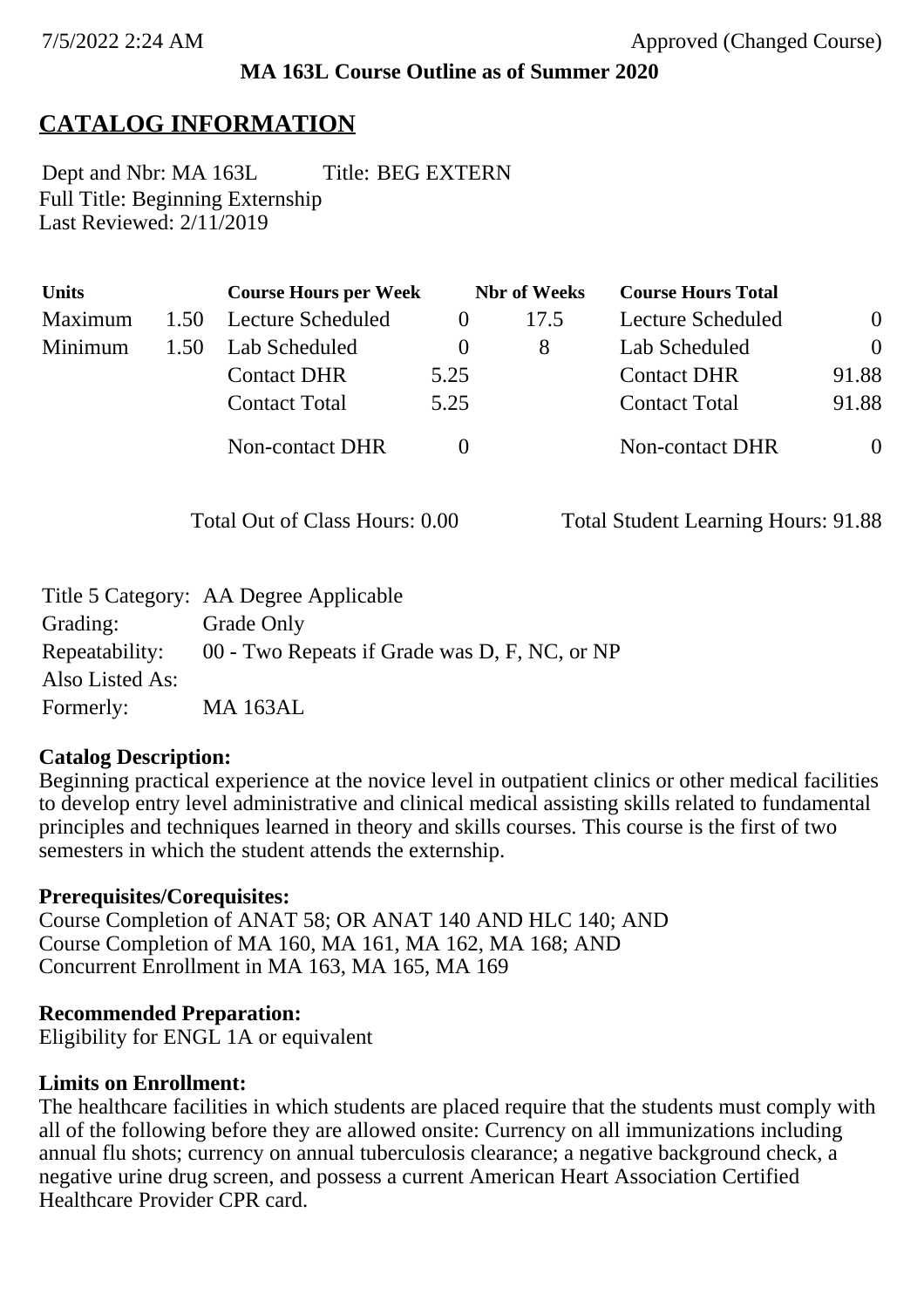### **Schedule of Classes Information:**

Description: Beginning practical experience at the novice level in outpatient clinics or other medical facilities to develop entry level administrative and clinical medical assisting skills related to fundamental principles and techniques learned in theory and skills courses. This course is the first of two semesters in which the student attends the externship. (Grade Only) Prerequisites/Corequisites: Course Completion of ANAT 58; OR ANAT 140 AND HLC 140; AND

Course Completion of MA 160, MA 161, MA 162, MA 168; AND

Concurrent Enrollment in MA 163, MA 165, MA 169

Recommended: Eligibility for ENGL 1A or equivalent

Limits on Enrollment: The healthcare facilities in which students are placed require that the students must comply with all of the following before they are allowed onsite: Currency on all immunizations including annual flu shots; currency on annual tuberculosis clearance; a negative background check, a negative urine drug screen, and possess a current American Heart Association Certified Healthcare Provider CPR card.

Transfer Credit:

Repeatability: Two Repeats if Grade was D, F, NC, or NP

# **ARTICULATION, MAJOR, and CERTIFICATION INFORMATION:**

| <b>AS Degree:</b><br>$CSU$ $GE:$ | Area<br><b>Transfer Area</b> | Effective:<br>Effective: | Inactive:<br>Inactive: |
|----------------------------------|------------------------------|--------------------------|------------------------|
| IGETC:                           | <b>Transfer Area</b>         | Effective:               | Inactive:              |
| <b>CSU Transfer:</b>             | Effective:                   | Inactive:                |                        |
| <b>UC</b> Transfer:              | Effective:                   | Inactive:                |                        |

**CID:**

**Certificate/Major Applicable:** 

[Both Certificate and Major Applicable](SR_ClassCheck.aspx?CourseKey=MA163L)

## **COURSE CONTENT**

### **Student Learning Outcomes:**

Upon completion of the course, students will be able to:

- 1. Apply theoretical understanding of novice administrative and clinical medical assisting skills in patient care settings.
- 2. Safely and accurately perform novice administrative and clinical medical assistant skills in patient care settings.
- 3. Demonstrate readiness for practice as an entry level medical assistant.

### **Objectives:**

Students will be able to:

1. Perform beginning administrative and clinical medical assisting (MA) skills and duties at entry level in patient care settings in accordance with the Medical Board of California's (MBCs) MA scope of practice, Occupational Safety and Health Administration (OSHA) regulations, Healthcare Insurance Portability and Accountability Act (HIPAA) guidelines, California Certifying Board for Medical Assistants (CCBMA) requirements, and the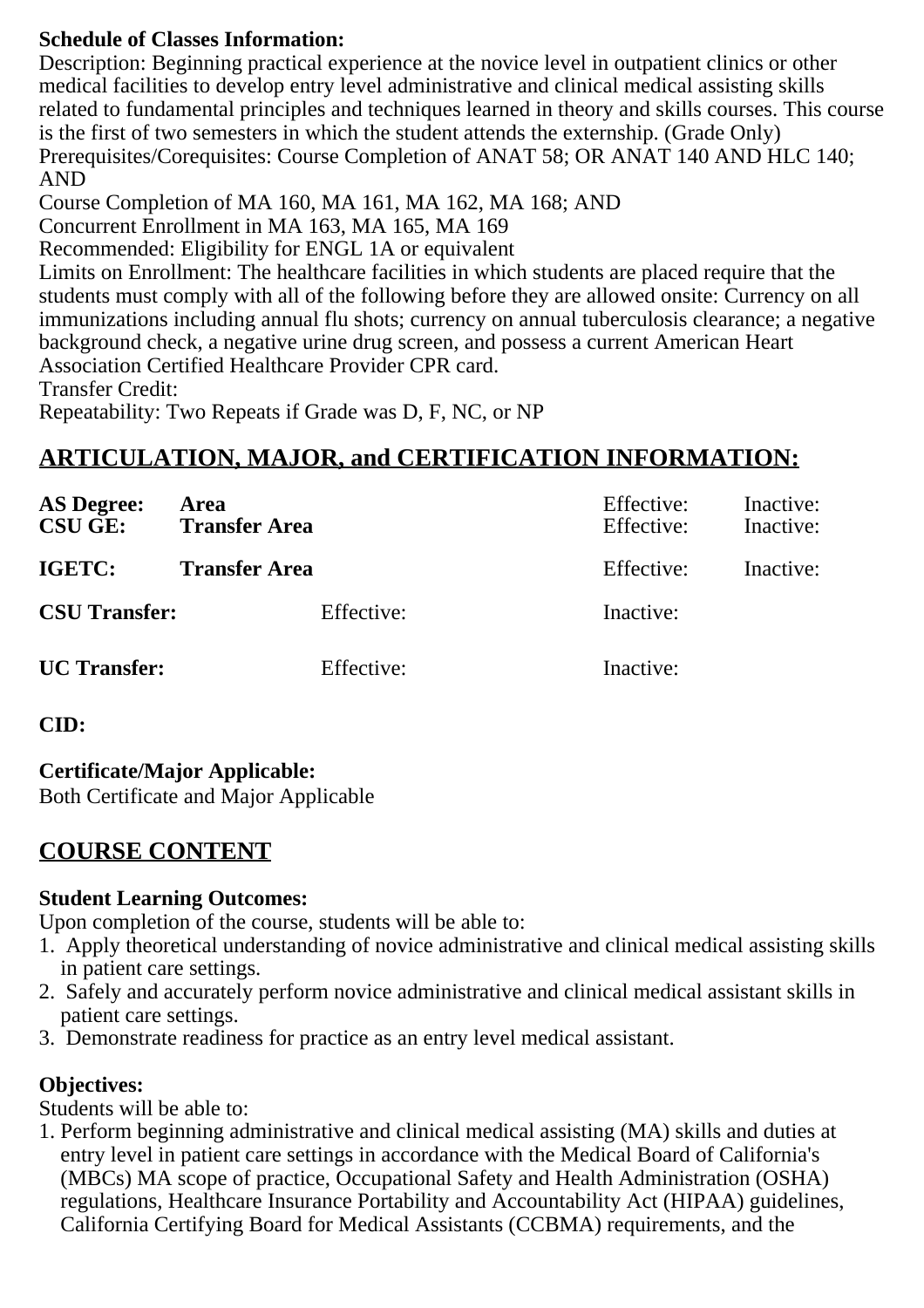assigned health care facility's policies and procedures

- 2. Prepare, administer and chart document oral, parenteral, and topical/transdermal medication and vaccinations at the beginning level in accordance with the MBCs-MA scope of practice, OSHA regulations, HIPAA guidelines, CCBMA requirements, and the assigned health care policies and procedures
- 3. Apply principles which have been learned in the prerequisite and corequisite theory and skills courses
- 4. Demonstrate ability to problem-solve, operate equipment safely, and carry out procedures in a timely manner in a provider's office, or other healthcare setting
- 5. Communicate effectively with patients, providers, and other medical staff members demonstrating cultural sensitivity
- 6. Demonstrate professionalism including: dependability, punctuality, cooperation, appropriate appearance, and initiative
- 7. Accurately document in patients paper and/or electronic medical records

## **Topics and Scope:**

I. Onsite Administrative/Clinical Rotation

A. Attend all required assigned clinical hours

B. Perform beginning administrative and clinical MA skills in patient care settings:

- 1. medical asepsis
- 2. patient assessment
- 3. vital signs
- 4. examination and history
- 5. patient teaching
- 6. ambulatory aids
- 7. hot and cold therapy
- 8. assist the provider with office surgery and physical exams
- 9. aural and opthalmic treatments/procedures
- 10. wound and minor injury treatments
- 11. document all treatments and procedures on patient's paper and/or electronic medical records
- C. Prepare, administer and document oral, parenteral, and topical/transdermal medication and vaccinations at the beginning level
- D. Apply concepts and utilize techniques learned in all previous and current MA theory and skills courses
- E. Demonstrate ability to problem-solve, operate equipment safely, and carry out procedures in a timely manner
- F. Communicate effectively with instructor, patients, providers, and other medical staff members while demonstrating cultural sensitivity
- G. Demonstrate professionalism including: dependability, punctuality, cooperation, adherence to dress code, and initiative

## **Assignment:**

- 1. Complete the required number of hours during assigned onsite administrative and clinical externship in a medical facility and perform skills while constantly adhering to the MBCs-MA scope of practice, OSHA regulations, HIPAA guidelines, CCBMA requirements, and the assigned health care facility's policies and procedures
- 2. Exhibit professionalism by demonstrating dependability, punctuality, cooperation, adherence to dress code, and initiative
- 3. Maintain an Injection Log